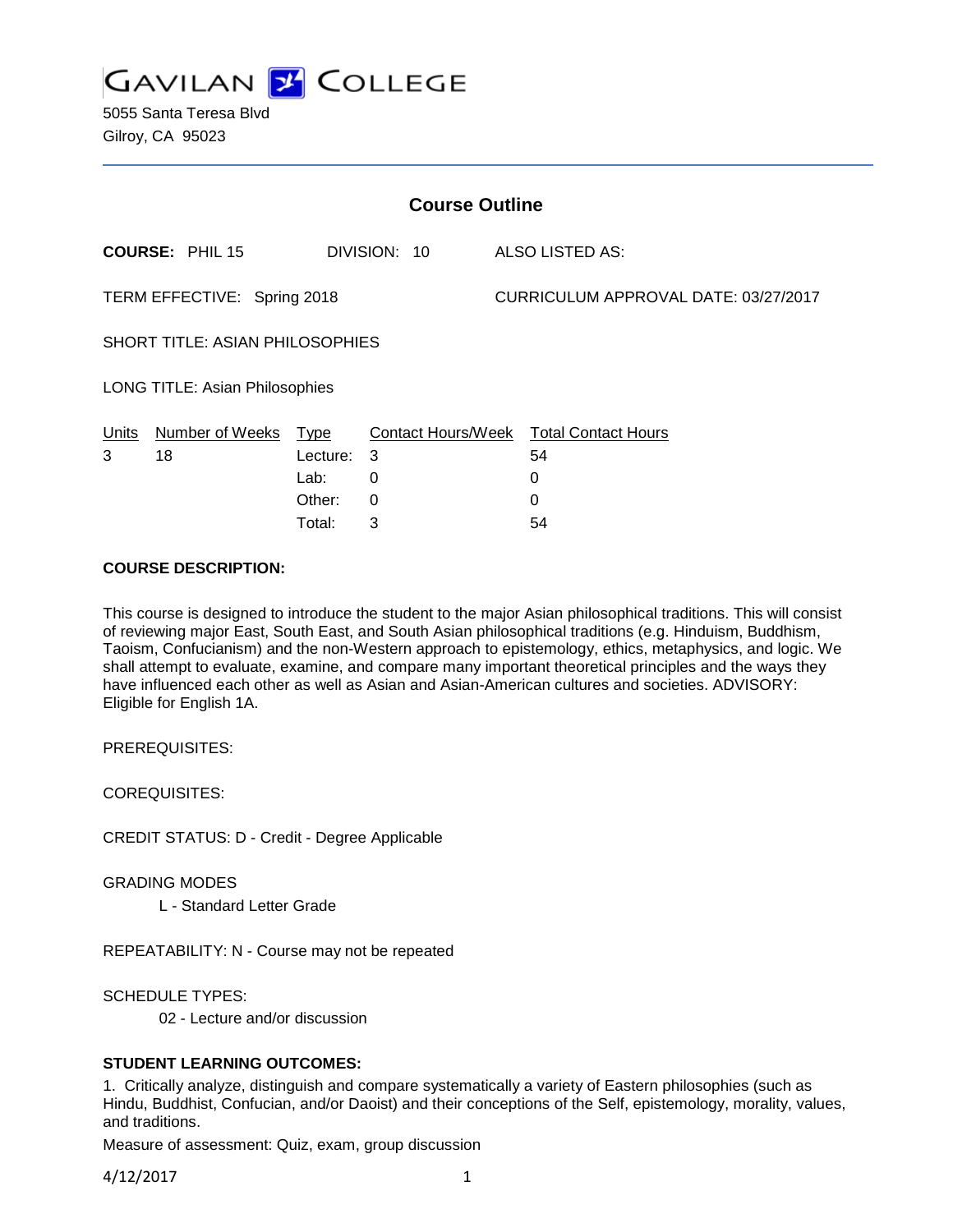Year assessed, or planned year of assessment: 2018

Semester: Spring

This SLO addresses cultural diversity: true

2. Critically analyze several Euro-American/Western ethical and epistemological assumptions with similar fundamental assumptions in ancient Asian/Eastern thought. Demonstrate knowledge of the relationship between the Asian philosophical tradition and its culture.

Measure of assessment: Quiz, exam, group discussion

Year assessed, or planned year of assessment: 2018

Semester: Spring

This SLO addresses cultural diversity: true

3. Analyze the blending of cultures and traditions within the scope of an individual philosophical school. Demonstrate in written and oral form the ability to be socially aware and culturally tolerant of non-western perspectives.

Measure of assessment: Quiz, exam, group discussion

Year assessed, or planned year of assessment: 2018

Semester: Spring

This SLO addresses cultural diversity: true

4. Describe the philosophical concept of the Self, and how it varies across traditions and cultures.

Measure of assessment: Quiz, exam, group discussion

Year assessed, or planned year of assessment: 2018

Semester: Spring

This SLO addresses cultural diversity: true

CULTURAL DIVERSITY:

This course promotes understanding of:

Cultures and subcultures

Cultural awareness

Mutual respect among diverse peoples

Familiarity with cultural developments and their complexities

SLO: 1, 2, 3

# **CONTENT, STUDENT PERFORMANCE OBJECTIVES, OUT-OF-CLASS ASSIGNMENTS**

Curriculum Approval Date: 03/27/2017

HOURS CONTENT

3 Introduction and Religion in the World --

overview of world religions from Hinduism,

Buddhism, Confucianism, and Taoism, to the

influence of Islam and Christianity. (The introduction is designed to inform the student as to the ubiquitous distribution of religious phenomena and thought.)

3 Vedas and the Upanishads, logic/epistemology (This lesson is designed to familiarize the students with the Indian epistemological tradition and help them compare this system to the Western tradition.)

3 Society and the individual (This lesson helps the student deepen their understanding of political philosophy, particularly debates concerning social obligation.)

3

Self and the World

3 Knowledge and reality, Reality and the self (This lesson is designed to help the student better understand metaphysical debates, particularly those concerning the criterion of personal identity.)

3 Theistic developments (This lesson is designed to help the student better understand debates concerning the existence and nature of deities.)

3 Midterm #1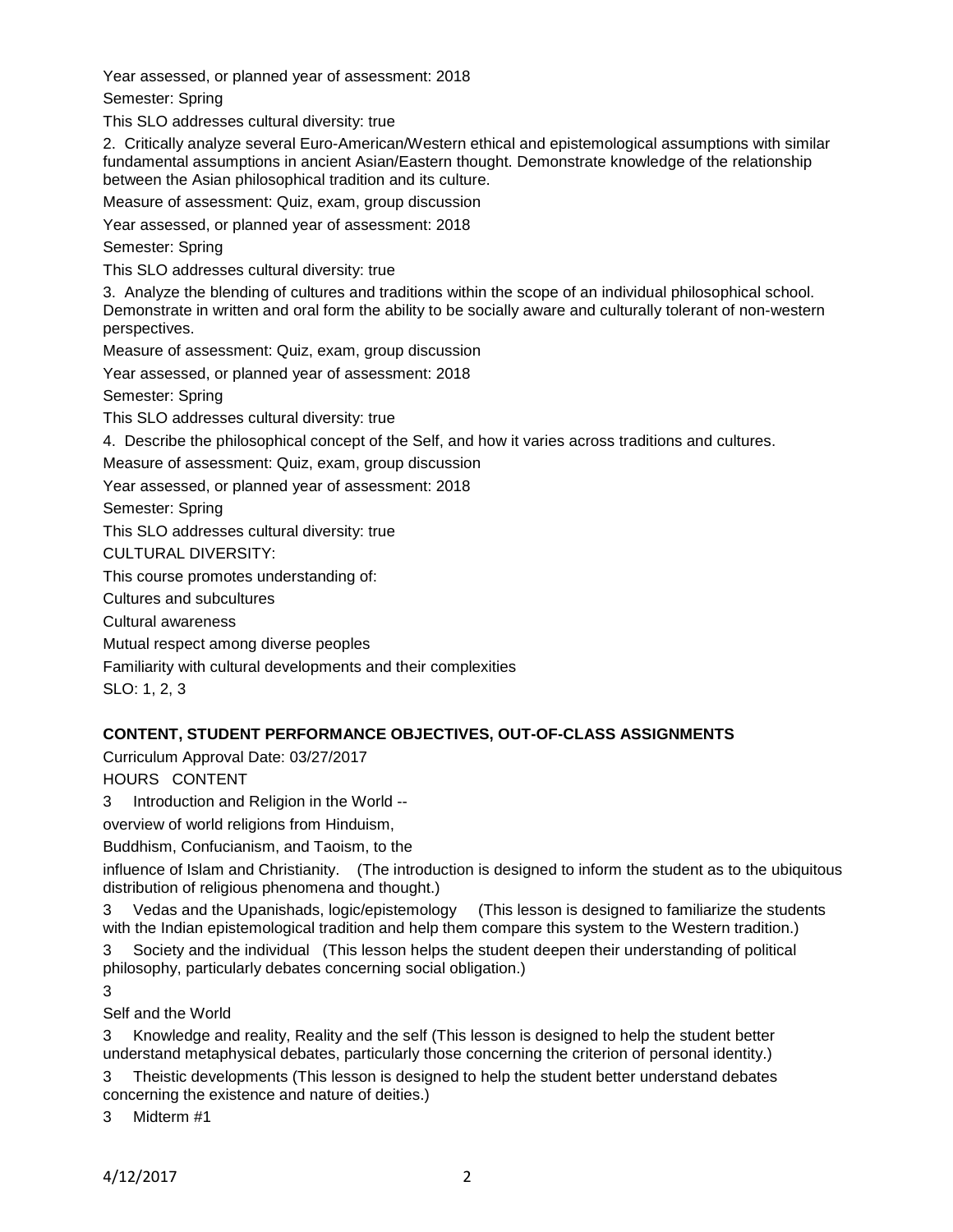3 Basic Buddhist teachings (This lesson helps the student to understand central metaphysical concepts, particularly the nature of existence.)

Interdependent arising (This lesson helps the student to understand the ethical import and application of Buddhist philosophy.)

3 Sarvastivada & Madhyamaka (This lesson is designed to familiarize the student with the epistemological and metaphysical systems of the various divisions of Buddhism.)

3 Yogacara (This lesson is designed to familiarize the student with applied ethical concepts within Buddhism.)

3 Tibetan Buddhism (This lesson is intended to familiarize the student with the important epistemological, metaphysical, and ethical differences between Tibetan and Indian Buddhism.)

Midterm #2

3 Confucianism and Neo-Confucianism (This lesson is designed to familiarize the student with the political and ethical ramification of Confucianism, and to encourage the student to contrast this tradition with that of Western philosophy, particularly that of Aristotle.)

3 Taoism (This lesson is designed to familiarize the student with this important tradition in Asian metaphysics and epistemology).

3 Recent Chinese Thought (This lesson is designed to familiarize the student with recent movements in Chinese thought, including attempts to incorporate the work of Western metaphysicians with that of traditional Chinese thought.)

3 Recent Indian Thought (This lesson is designed to familiarize the student with recent movements in Indian thought, including attempts to incorporate the work of Western metaphysicians with that of traditional Indian thought.

3 FINAL EXAMINATION

## **METHODS OF INSTRUCTION:**

Lecture, Discussion, Class Dialogue (in-class projects).

#### **METHODS OF EVALUATION:**

Writing assignments Percent of total grade: 50.00 % 50% - 85% Written homework; Essay exams; Term papers Problem-solving assignments Percent of total grade: 15.00 % 15% - 50% Quizzes; Exams

## **OUT OF CLASS ASSIGNMENTS:**

Required Outside Hours: 36 Assignment Description: Reader Response papers on the readings. Two Philosophical essays: 1. The first essay will consist of the student choosing an argument from the textbook. The job of the student is to explain the argument in simpler, vernacular terms so that any student could understand (especially if they have not had this course). Once the student has done this, the next step is to critique it. This means that the student should explain to the reader what the strengths and weaknesses of the argument are. The paper should be from 3 to 5 pages in length, typed and double spaced.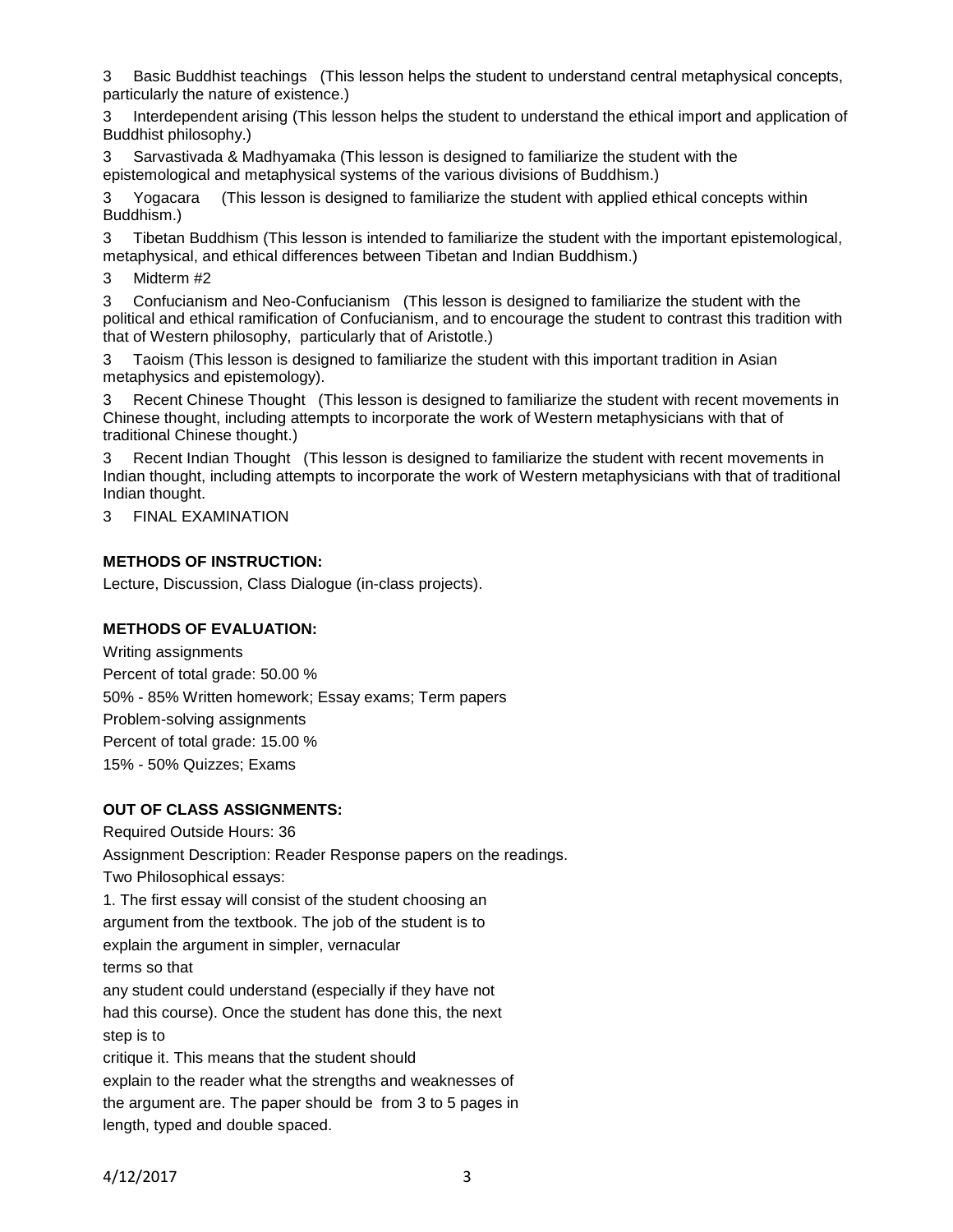2. The second paper can be an argument selected from the text or an argument selected from one of two journals on reserve; Philosophy East-West or International Philosophical Quarterly. This paper should be at least 5 pages in length. Required Outside Hours: 72 Assignment Description: Reading textbook materials, secondary sources.

### **REPRESENTATIVE TEXTBOOKS:**

Required Representative Textbooks

John M. Koller. Asian Philosophies, or other appropriate college level text.. New York, NY: Routledge,2011. This is the most up to date and comprehensive anthology of Asian philosophy. ISBN: ISBN-13: 978-0205168989 Reading Level of Text, Grade: 13+ Verified by: Publisher

## **ARTICULATION and CERTIFICATE INFORMATION**

Associate Degree: GAV C2, effective 201470 GAV E2, effective 200070 GAV F, effective 201470 CSU GE: CSU C2, effective 201470 IGETC: IGETC 3B, effective 201470 CSU TRANSFER: Transferable CSU, effective 201470 UC TRANSFER:

Transferable UC, effective 201470

## **SUPPLEMENTAL DATA:**

Basic Skills: N Classification: Y Noncredit Category: Y Cooperative Education: Program Status: 1 Program Applicable Special Class Status: N CAN: CAN Sequence: CSU Crosswalk Course Department: PHIL CSU Crosswalk Course Number: 15 Prior to College Level: Y Non Credit Enhanced Funding: N Funding Agency Code: Y In-Service: N Occupational Course: E Maximum Hours:

4/12/2017 4